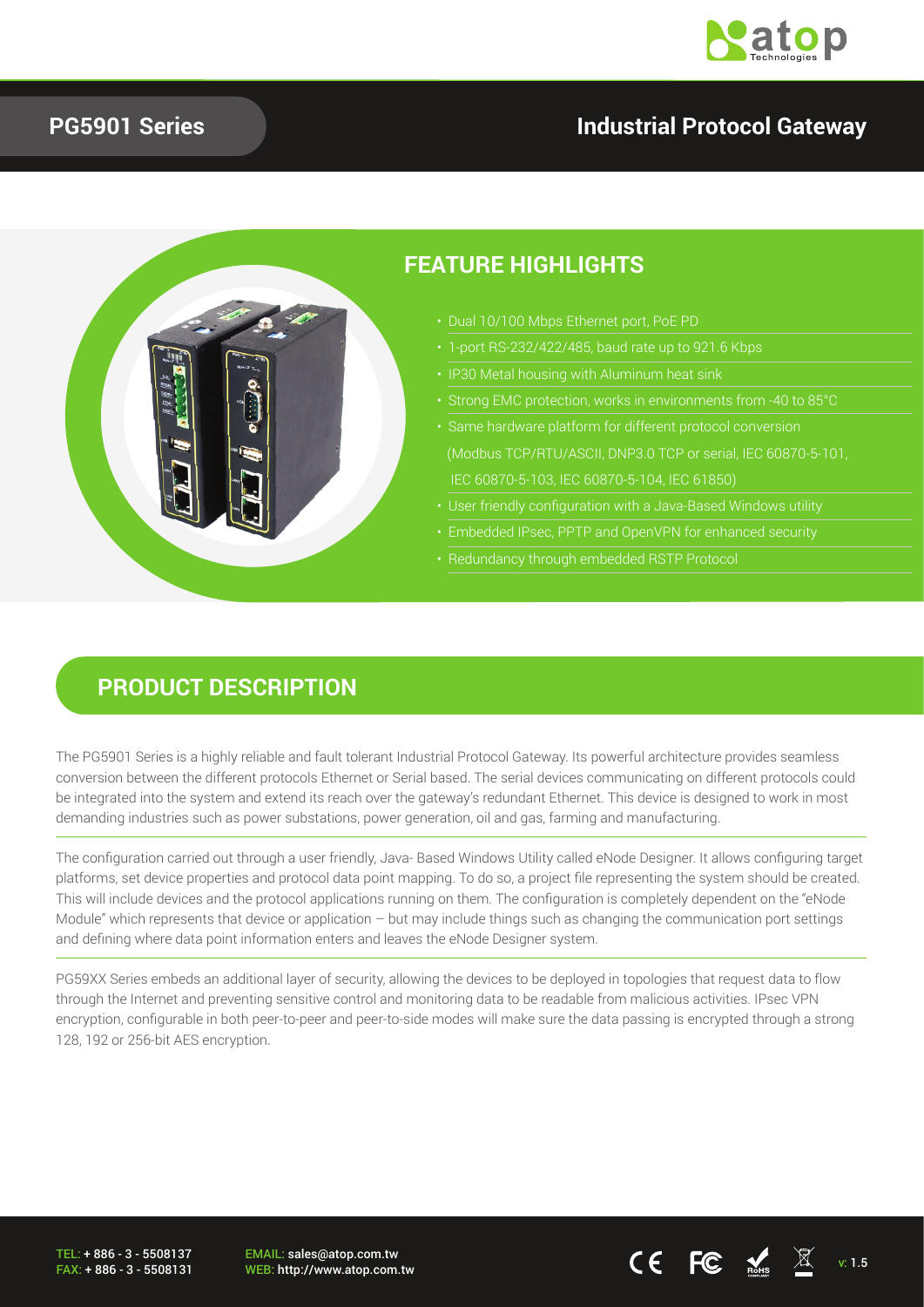

## **APPLICATION**

#### **Features**

The protocol gateway's embedded protocol stacks allow

- Seamless conversion
- Exception/error Management
- Unsolicited event management for the protocols requiring them (such as DNP3)
- High performance
- Low cost



TEL: + 886 - 3 - 5508137 FAX: + 886 - 3 - 5508131 EMAIL: sales@atop.com.tw EMAIL: sales@atop.com.tw  $\mathsf{V}\in\mathsf{B}$ : http://www.atop.com.tw  $\mathsf{V}\in\mathsf{S}$  and  $\mathsf{V}\in\mathsf{B}$ : http://www.atop.com.tw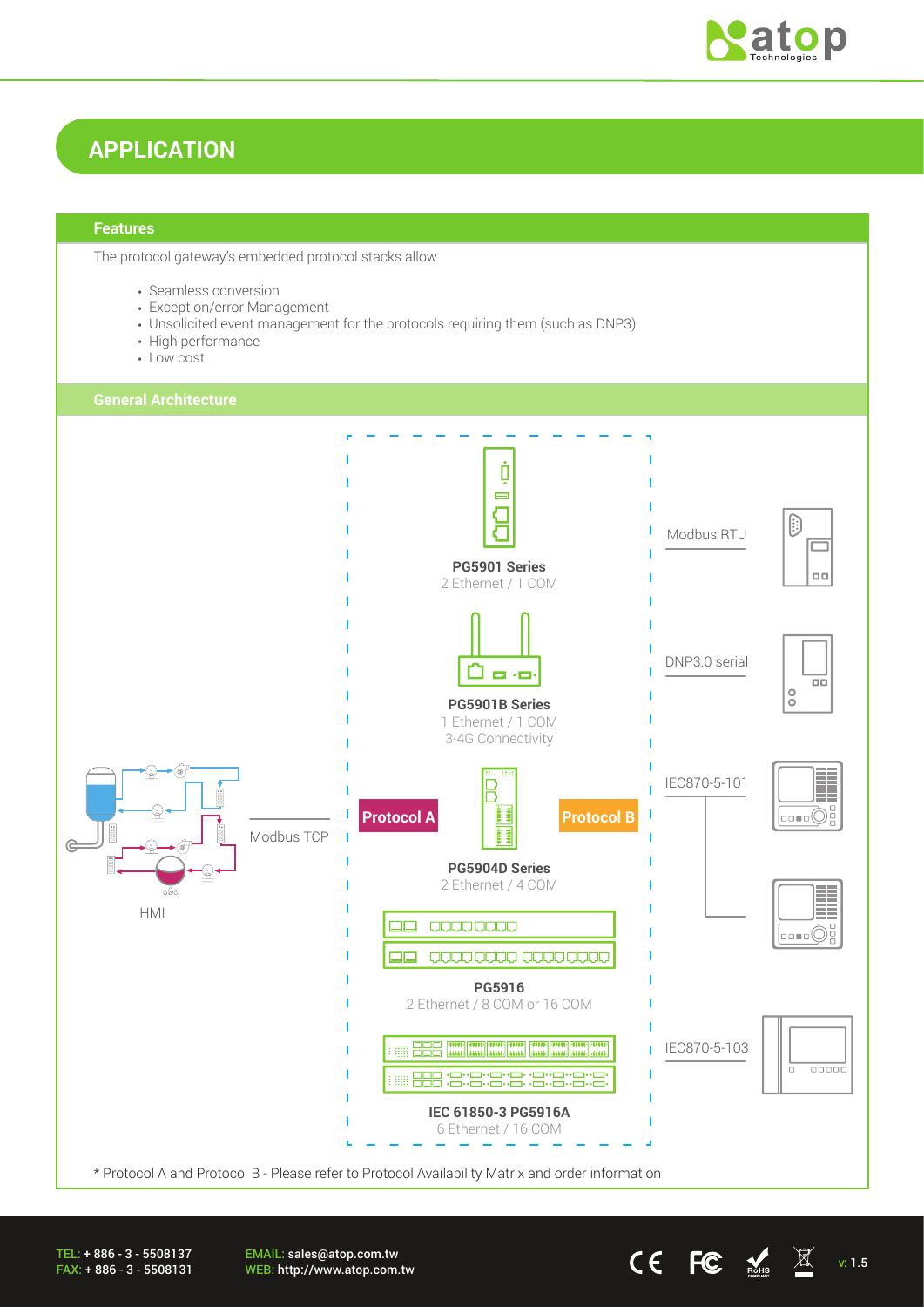



The example shows how to Easily connect a Modbus Serial HMI, through Atop's Protocol Gateway to a DNP3.0 Ethernet Server IED. The host HMI has the role of a Modbus Serial Master while the end-device to be accessed is a DNP3.0 Ethernet Server.

Atop's protocol Gateway acts towards the HMI seamlessly as a Modbus Serial Slave, answering the poll commands or the write commands required by the Host by its virtual Modbus ID. Meanwhile, it acts as a DNP3.0 Ethernet Client with regard to the end-device whose DNP3.0 address is mapped to the virtual Modbus ID that the HMI is accessing.

**Be careful!** – all gateway functions listed in the datasheet refer to the "Gateway" role, and not which "host" or "slave" the gate way is connected to. In this example, the SKU shown is "MBSS-DNEC" (Modbus Serial Slave to DNP3.0 Ethernet Client)

#### **PROTOCOL AVAILABILITY**

| <b>Protocol Availability Matrix for PG5901 Series</b> |                  |                        |                  |            |                     |                     |                      |                         |
|-------------------------------------------------------|------------------|------------------------|------------------|------------|---------------------|---------------------|----------------------|-------------------------|
| <b>Protocol B</b>                                     |                  | <b>Protocol A</b>      |                  |            |                     |                     |                      |                         |
|                                                       |                  | <b>Ethernet Server</b> |                  |            |                     | <b>Serial Slave</b> |                      |                         |
|                                                       |                  | <b>IEC 61850</b>       | DNP3             | Modbus TCP | IEC 60870-5-<br>104 | DNP3                | Modbus RTU/<br>ASCII | IEC 60870-<br>$5 - 101$ |
|                                                       | <b>IEC 61850</b> | n/a                    | DNES-50EC        | MBES-50EC  | 04ES-50EC           | DNSS-50EC           | MBSS-50EC            | 01SS-50EC               |
| Ethernet<br>Client                                    | DNP3             | 50ES-DNEC              | n/a              | MBES-DNEC  | 04ES-DNEC           | DNSS-DNEC           | MBSS-DNEC            | 01SS-DNEC               |
|                                                       | Modbus TCP       | 50ES-MBEC              | DNES-MBEC        | n/a        | 04ES-MBEC           | DNSS-MBEC           | n/a                  | 01SS-MBEC               |
|                                                       | IEC 60870-5-104  | 50ES-04EC              | DNES-04EC        | MBES-04EC  | n/a                 | DNSS-04EC           | MBSS-04EC            | 01SS-04EC               |
|                                                       | DNP3             | 50ES-DNSM              | DNES-DNSM        | MBES-DNSM  | 04ES-DNSM           | n/a                 | n/a                  | n/a                     |
| Serial<br>Master                                      | Modbus RTU/ASCII | 50ES-MBSM              | <b>DNES-MBSM</b> | n/a        | 04ES-MBSM           | n/a                 | n/a                  | n/a                     |
|                                                       | IEC 60870-5-101  | 50ES-01SM              | DNES-01SM        | MBES-01SM  | 04ES-01SM           | n/a                 | n/a                  | n/a                     |
|                                                       | IEC 60870-5-103  | 50ES-03SM              | DNES-03SM        | MBES-03SM  | 04ES-03SM           | n/a                 | n/a                  | n/a                     |

EMAIL: sales@atop.com.tw EMAIL: sales@atop.com.tw<br>WEB: http://www.atop.com.tw v: 1.5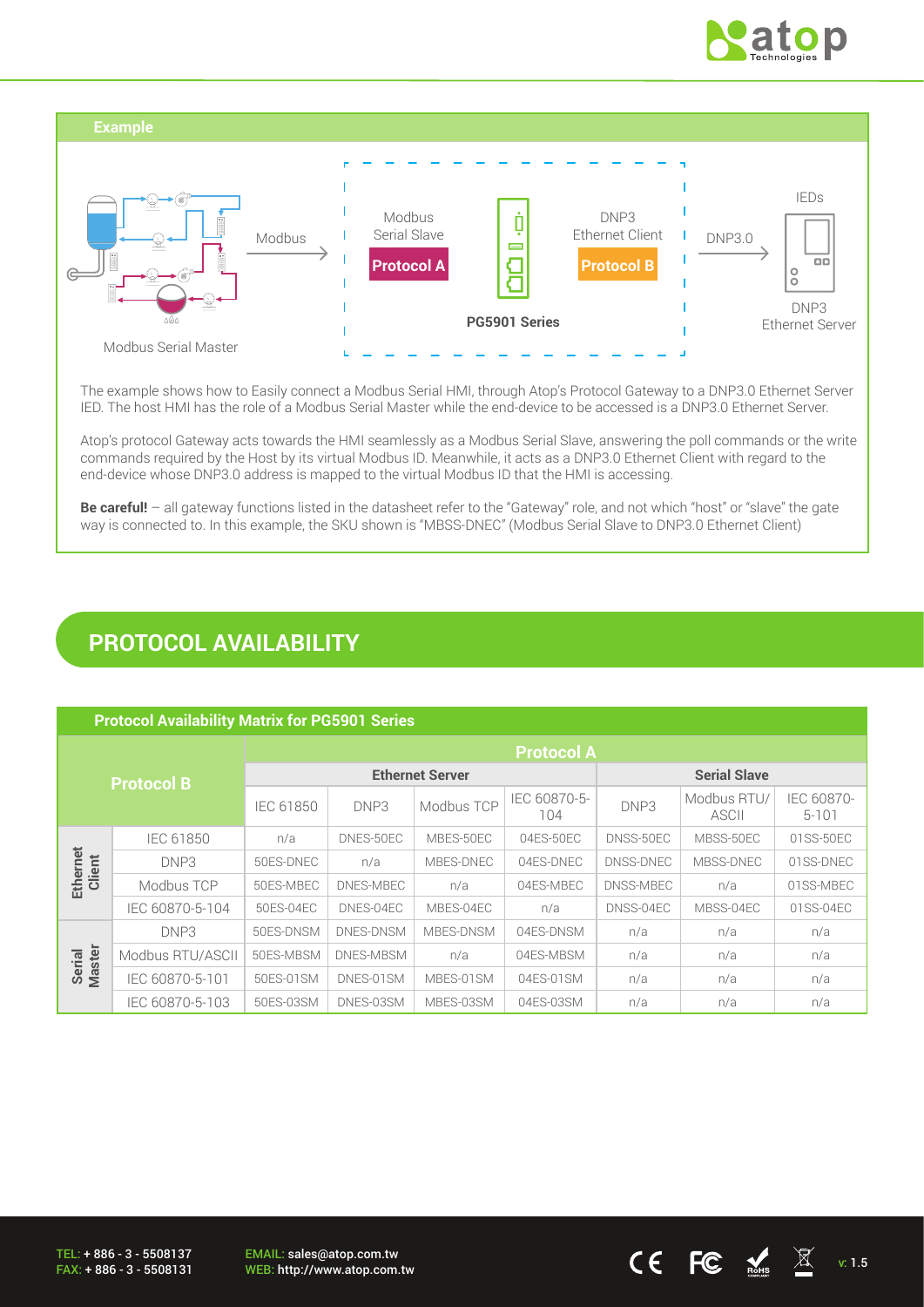

# **PROTOCOL SPECIFICATION**

| <b>IEC61850 Server/ Client</b>        |                                                                                                                                                                                                                                                                                                                                                                                                                       |
|---------------------------------------|-----------------------------------------------------------------------------------------------------------------------------------------------------------------------------------------------------------------------------------------------------------------------------------------------------------------------------------------------------------------------------------------------------------------------|
| Supported Functions                   | • Generic access to the data (Read, Write)<br>• 8 Logical Devices per Port<br>• GOOSE (Generic Object Oriented Substation Event)<br>$-$ a GOOSE message will be generated by the gateway automatically upon event(*)<br>• (*) Being other protocols not Real-Time, there is no quarantee that GOOSE message<br>is generated within 1 ms from the event itelf.                                                         |
| Supported Control<br>Type of commands | • Generic access to the data (Read, Write)<br>• 8 Logical Devices per Port<br>• GOOSE (Generic Object Oriented Substation Event)                                                                                                                                                                                                                                                                                      |
| Implemented<br>Protocol Subsets       | • IEC 61850-6 (Substation Configuration Language Description: SCL)<br>• IEC 61850-7-1 (Principles and Models)<br>• IEC 61850-7-2 (Abstract Communication Service<br>· Interface: ACSI<br>• IEC 61850-7-3 (Common Data Classes: CDC)<br>• IEC 61850-7-4 (Logical Nodes and data Object Classes)<br>• IEC 61850-8-1 (Mapping to Manufacturing Message Specification: MMS)<br>• Edition 1 & Edition 2 are both Supported |

|                                  | <b>DNP3 Server/ Client/ Master/ Slave</b>                                                                                                                                                                                                                                                                                                                                             |  |  |  |
|----------------------------------|---------------------------------------------------------------------------------------------------------------------------------------------------------------------------------------------------------------------------------------------------------------------------------------------------------------------------------------------------------------------------------------|--|--|--|
| <b>General Specifications</b>    | • Serial Mode or Ethernet with TCP or UDP Mode<br>• Server side supports serving up to 5 client in TCP Mode<br>• Client side in a single RS-485 port, supports connecting up to 16 IEDs<br>• Client side supports connecting up to 16 IEDs<br>· Maximum Fragment size 2048 octets<br>• Protocol implementation with configurable parameters conforms to IEEE Std<br>1815-2012 level 2 |  |  |  |
| <b>Supported Functions</b>       | · Time Synchronization generic access to the data(Read, Write)<br>• Commands with or without preselection (Select, Operate, Direct Operate)<br>• Transmission of time-tagged events<br>• Self-address                                                                                                                                                                                 |  |  |  |
| Supported DNP3<br>Object Library | • Binary Inputs up to 8000 pts<br>• Binary Outputs up to 2000 pts<br>• Double Inputs up to 4000 pts<br>• Analog Inputs up to 250 pts<br>• Analog Outputs up to 250 pts<br>• Counters up to 250 pts                                                                                                                                                                                    |  |  |  |

| <b>Modbus Server/ Client/ Master/ Slave</b> |                                                                                                                                                                                                                                                                                                                                                                                      |  |  |
|---------------------------------------------|--------------------------------------------------------------------------------------------------------------------------------------------------------------------------------------------------------------------------------------------------------------------------------------------------------------------------------------------------------------------------------------|--|--|
| <b>General Specifications</b>               | . Support Modbus RTU and ASCII in Serial mode<br>• Support Modbus in TCP mode<br>• For Modbus Client in TCP mode, support connecting up to 64 Modbus servers<br>• For Modbus Server in TCP mode, support serving up to 64 Modbus clients<br>· Support maximum number of data points in read direction: 8000 pts<br>· Support maximum number of commands in write direction: 4000 pts |  |  |

TEL: + 886 - 3 - 5508137 FAX: + 886 - 3 - 5508131 EMAIL: sales@atop.com.tw<br>WEB: http://www.atop.com.tw

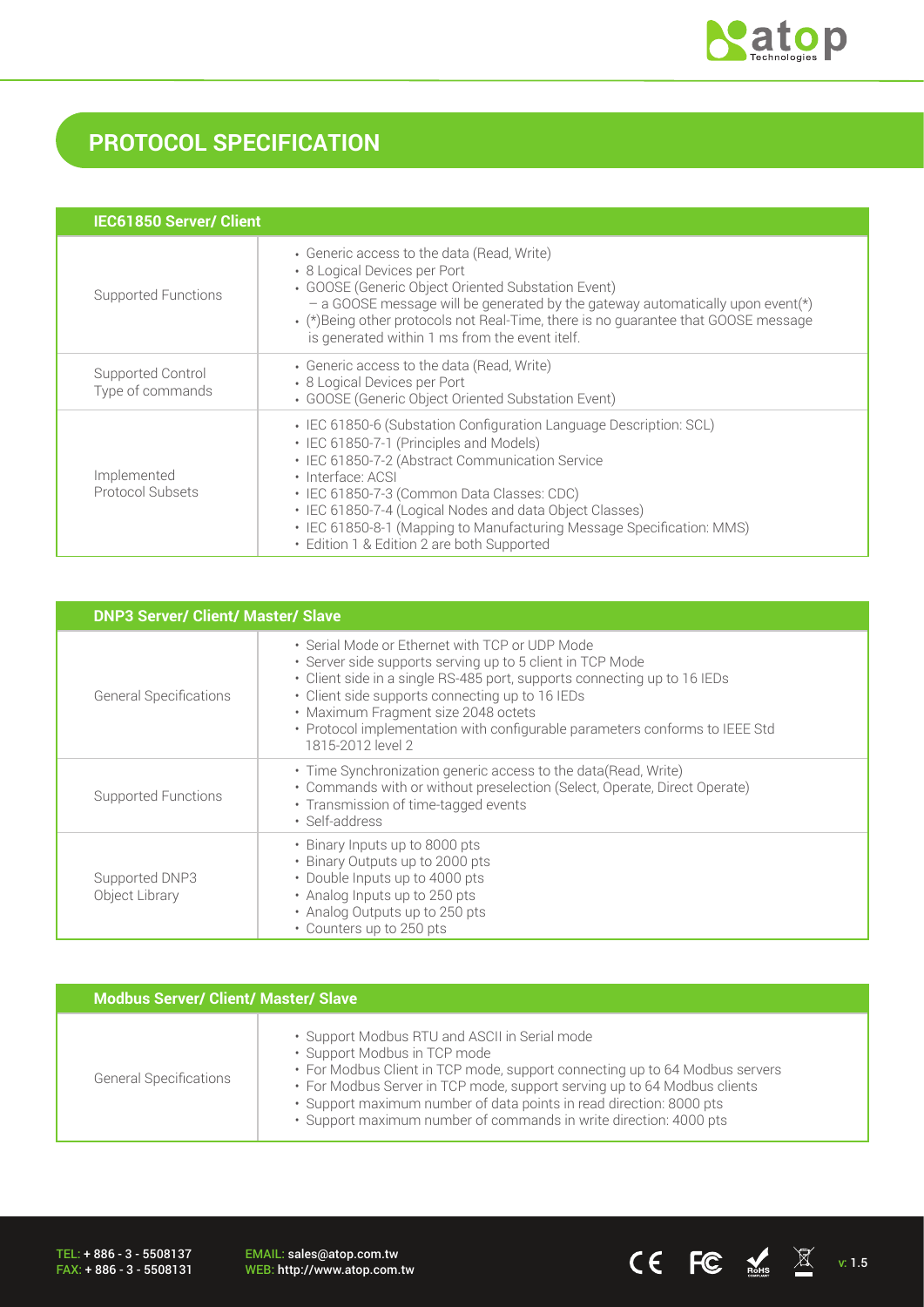

| Supported<br><b>Function Codes</b>  | 1: Read Coils<br>2: Read Discrete Inputs<br>3: Read Holding Registers<br>4: Read Input Registers<br>5: Write Single Coil<br>6: Write Single Register<br>15: Write Multiple Coils<br>16: Write Multiple Registers<br>43/14: Read Device Identification (server side only) |
|-------------------------------------|--------------------------------------------------------------------------------------------------------------------------------------------------------------------------------------------------------------------------------------------------------------------------|
| Supported<br><b>Exception Codes</b> | 1: illegal function<br>2: illegal data address<br>3: illegal data value<br>4: server device failure<br>6: server device busy                                                                                                                                             |

| IEC 60870-5-101 Master        |                                                                                                                                                                                                                                                                                                                                                                                                                                                                                          |
|-------------------------------|------------------------------------------------------------------------------------------------------------------------------------------------------------------------------------------------------------------------------------------------------------------------------------------------------------------------------------------------------------------------------------------------------------------------------------------------------------------------------------------|
| <b>General Specifications</b> | • Protocol implementation with configurable parameters conforms to the IEC 60870-5-101<br>edition 2 specification<br>• Process Information in Monitor and Control Direction<br>• Balanced and Unbalanced Modes<br>• CP24Time2a or CP56Time2a timestamp for monitor direction report                                                                                                                                                                                                      |
| Supported Functions           | • Station Initialization<br>• Interrogation<br>• Read Procedure<br>• Cyclic Data and Spontaneous Transmission (Slave Side only)<br>• Clock Synchronization<br>• Transmission of Integrated Totals<br>• Direct and SBO command                                                                                                                                                                                                                                                            |
| Supported Data Types          | • Monitors Points:<br>Each supports up to 1000 pts: Single Point, Double Point, Step Position, Bit String,<br>Measured with Normalized Value, Measured with Scaled Value, Measured Short Floating<br>Point Value, Integrated Totals<br>• Control Points:<br>Each supports up to 500 pts: Single Command, Double Command, Regulating Step<br>Command, Set Point Command with Normalized Value, Set Point Command with Scaled<br>Value, Set Point Command Short Floating Point, Bit string |

| IEC 60870-5-103 Master        |                                                                                                                                                                                                                                                                                                                                                                                                                                                                                                                                                                  |
|-------------------------------|------------------------------------------------------------------------------------------------------------------------------------------------------------------------------------------------------------------------------------------------------------------------------------------------------------------------------------------------------------------------------------------------------------------------------------------------------------------------------------------------------------------------------------------------------------------|
| <b>General Specifications</b> | • Protocol implementation with configurable parameters conforms to the<br>IEC 60870-5-103:1997<br>• Master supports connecting up to 16 IEDs<br>• Process Information in Monitor and Control Direction<br>• Unbalanced Modes                                                                                                                                                                                                                                                                                                                                     |
| Supported Functions           | • Station Initialization, Supports reset FCB and CU<br>• General Interrogation<br>· Clock Synchronization<br>• Command Transmission<br>• Test Mode<br>• Blocking of Monitor Direction                                                                                                                                                                                                                                                                                                                                                                            |
| Supported Information         | • Monitor direction:<br>* Status indications in monitor direction: from <16>to <30><br>* Supervision indications in monitor direction: <32>, <33>, from <35> to < 39>, <46>, <47><br>* Earth fault indications in monitor direction: from <48> to <52><br>* Fault indications in monitor direction: from <64> to <93><br>* Auto-reclosure indications in monitor direction: from <128> to <130><br>* Measurands in monitor direction: from <144> to <148><br>• Control direction:<br>General commands in control direction: from <16> to <19>, from <23> to <26> |

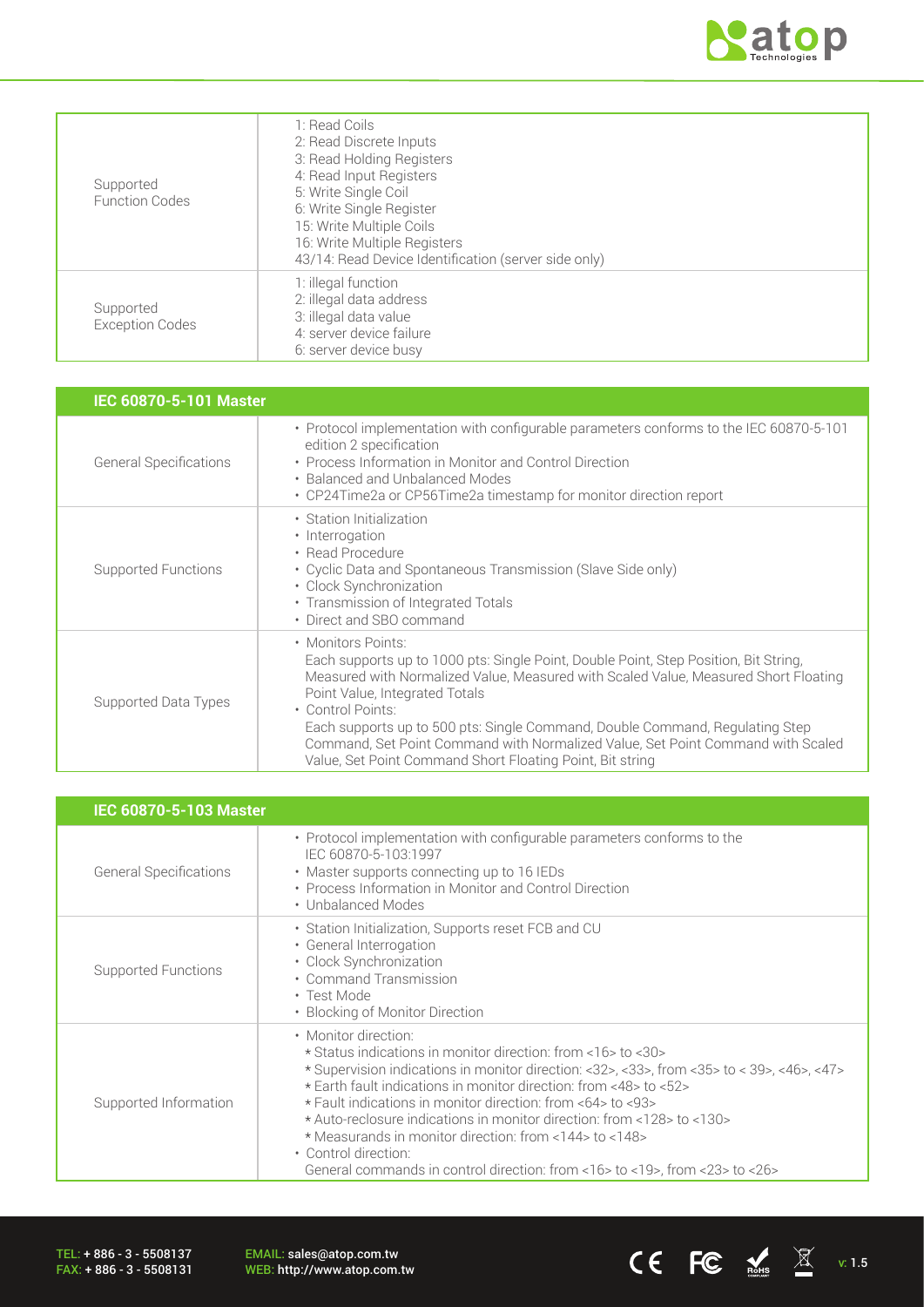

CE FC  $\underset{\text{nohs}}{\underbrace{\mathbb{K}}}$   $\quad \mathbb{X}$  v: 1.5

|                               | IEC 60870-5-104 Server/ Client                                                                                                                                                                                                                                                                                                                                                                                                                                                                                                                                                  |  |  |  |  |
|-------------------------------|---------------------------------------------------------------------------------------------------------------------------------------------------------------------------------------------------------------------------------------------------------------------------------------------------------------------------------------------------------------------------------------------------------------------------------------------------------------------------------------------------------------------------------------------------------------------------------|--|--|--|--|
| <b>General Specifications</b> | · Server side supports serving up to 5 client<br>• Client side supports connecting up to 10 IEDs<br>• Protocol implementation with configurable parameters conforms to the<br>IEC 60870-5-104 specification edition 2<br>• Process Information in Monitor and Control Direction<br>• CP56Time2a timestamp for Control Commands                                                                                                                                                                                                                                                  |  |  |  |  |
| <b>Supported Functions</b>    | • Station Initialization<br>• Interrogation<br>• Read Procedure (Server side only)<br>• Cyclic Data and Spontaneous Transmission (Server side only)<br>• Clock Synchronization<br>• Transmission of Integrated Totals<br>• Direct and SBO command                                                                                                                                                                                                                                                                                                                               |  |  |  |  |
| Supported Data Types          | • Monitors Points:<br>Each supports maximum 1000 pts: Single Point, Double Point, Step Position, Bit String,<br>Measured with Normalized Value, Measured with Scaled Value, Measured Short Floating<br>Points Value, Integrated Totals.<br>• Control Points:<br>Each supports maximum 500 pts: Single Command, Double Command, Regulating Step<br>Command, Set Point Command with Normalized Value, Set Point Command with Scaled<br>Value, Set Point Command Short Floating Point, Bitstring.<br>• Event Logging (Server Side only) Universal Event Buffer up to 20,000 Events |  |  |  |  |

## **SPECIFICATION**

| <b>Network Interface</b>                          |                                                             |  |
|---------------------------------------------------|-------------------------------------------------------------|--|
| <b>Ethernet Port</b>                              | 2x RJ-45                                                    |  |
| <b>LAN Mode</b>                                   | Dual Subnets or RSTP Redundancy                             |  |
| Compliance                                        | IEEE 802.3 10BASE-T<br>IEEE 802.3u 100BASE-TX               |  |
| <b>Serial Interface</b>                           |                                                             |  |
| Connector                                         | 5-Pin 5.08mm Terminal Block or D-Sub9 connector             |  |
| Port                                              | 1                                                           |  |
| Mode                                              | RS-232/422/485, software selectable                         |  |
| <b>Baud Rate</b>                                  | 1,200~921,600 bps                                           |  |
| Parity                                            | None, Odd, Even                                             |  |
| Data Bits                                         | 7,8                                                         |  |
| Stop Bits<br>1, 2                                 |                                                             |  |
| <b>USB Interface</b>                              |                                                             |  |
| Speed                                             | <b>USB 2.0</b>                                              |  |
| Connector                                         | USB A Type *1                                               |  |
| <b>Power Characteristics</b>                      |                                                             |  |
| 3-Pin 5.08mm Lockable Terminal Block<br>Connector |                                                             |  |
| Input Voltage                                     | 9-48 VDC, 24VAC, 48 VDC (supplied by PoE, PoE models only), |  |
| Power Consumption                                 | 0.65A @ 9VDC                                                |  |
| Power Redundancy                                  | <b>No</b>                                                   |  |
| <b>Reverse Polarity Protection</b>                | Yes                                                         |  |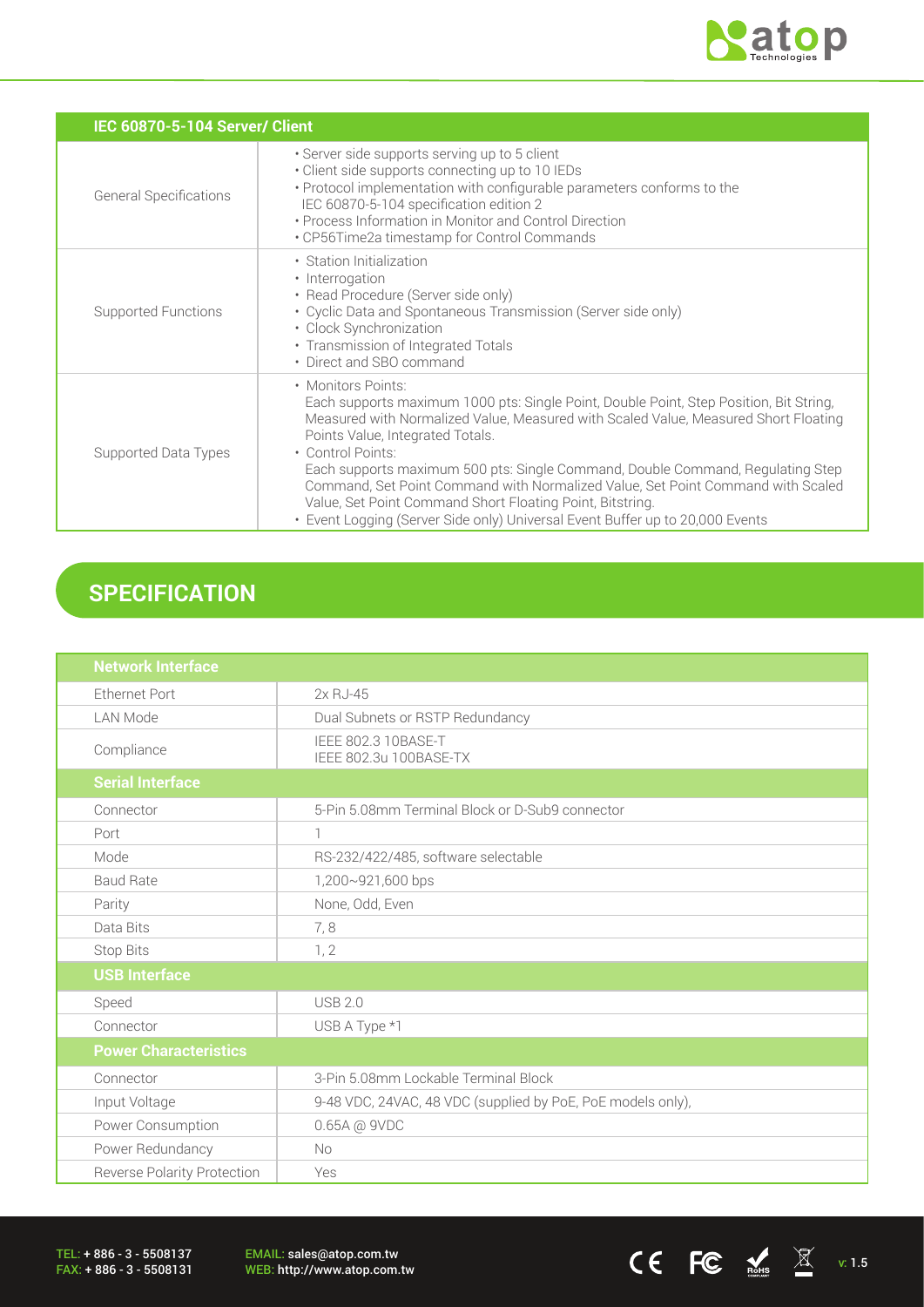

CE FC  $\underset{\text{nohs}}{\mathbb{E}}$   $\mathbb{E}$  v: 1.5

| <b>Mechanicals</b>                                              |                                                                                                                                                                                                                                                |
|-----------------------------------------------------------------|------------------------------------------------------------------------------------------------------------------------------------------------------------------------------------------------------------------------------------------------|
| Housing                                                         | IP30 protection, metal housing                                                                                                                                                                                                                 |
| Dimensions ( $W \times H \times D$ )                            | 32mm x 110mm x 90mm                                                                                                                                                                                                                            |
| Installation                                                    | DIN-Rail or Wall-Mount (optional kit)                                                                                                                                                                                                          |
| <b>Reset Button</b>                                             | Yes                                                                                                                                                                                                                                            |
| Weight<br>400q                                                  |                                                                                                                                                                                                                                                |
| <b>Environmental Limits</b>                                     |                                                                                                                                                                                                                                                |
| Operating Temperature                                           | $-40^{\circ}$ C ~ 85°C (-40°F ~ 185°F)                                                                                                                                                                                                         |
| $-40^{\circ}$ C ~ 85°C (-40°F ~ 185°F)<br>Storage Temperature   |                                                                                                                                                                                                                                                |
| $5 \sim 95\%$ RH, (non-condensing)<br>Ambient Relative Humidity |                                                                                                                                                                                                                                                |
| <b>Software</b>                                                 |                                                                                                                                                                                                                                                |
| Protocols                                                       | IPv4, ARP, ICMP, TCP, UDP, DHCP Client, DNS Client, Telnet, HTTP, HTTPS, SMTP/TLS,<br>SNMP v1/v2c/v3, Syslog, 802.1D-2004 RSTP, OpenVPN or IPsec VPN (peer-to-peer or<br>peer-to-side), with a maximum VPN throughput of 37.9Mbps(*), and PPTP |

## **REGULATORY APPROVALS**

| Safety         | EN 60950-1                                                                                                    |                                                                                               |                                                                                                                                                                                                                                       |                     |  |
|----------------|---------------------------------------------------------------------------------------------------------------|-----------------------------------------------------------------------------------------------|---------------------------------------------------------------------------------------------------------------------------------------------------------------------------------------------------------------------------------------|---------------------|--|
| <b>EMC</b>     | FCC Part 15, Subpart B, Class A<br>EN 55032, EN 61000-3-2, EN 61000-3-3, EN 55024, EN 61000-6-2, EN 61000-6-4 |                                                                                               |                                                                                                                                                                                                                                       |                     |  |
| <b>Test</b>    | <b>Value</b><br><b>Item</b>                                                                                   |                                                                                               | Level                                                                                                                                                                                                                                 |                     |  |
| IEC 61000-4-2  | <b>ESD</b>                                                                                                    | Contact Discharge<br>Air Discharge                                                            | ±4KV<br>±8KV                                                                                                                                                                                                                          | $\overline{2}$<br>3 |  |
| IEC 61000-4-3  | <b>RS</b>                                                                                                     | 80-1000MHz<br>$1.4 - 2.0$ GHz<br>$2.0 - 2.7$ GHz                                              | 10 V/m<br>3 V/m<br>1 V/m                                                                                                                                                                                                              |                     |  |
| IEC 61000-4-4  | <b>EFT</b>                                                                                                    | <b>AC Power Port</b><br>DC Power Port<br>Signal Port                                          | ±2.0KV<br>$±2.0$ KV<br>$±1.0$ KV                                                                                                                                                                                                      |                     |  |
| IEC 61000-4-5  | Surge                                                                                                         | <b>AC Power Port</b><br><b>AC Power Port</b><br>DC Power Port<br>DC Power Port<br>Signal Port | Line-to Line±1.0KV<br>Line-to Earth±2.0KV<br>Line-to Line±0.5KV<br>Line-to Earth±0.5KV<br>Line-to Earth±1.0KV                                                                                                                         |                     |  |
| IEC 61000-4-6  | CS                                                                                                            | 0.15-80MHz                                                                                    | 10 Vrms                                                                                                                                                                                                                               |                     |  |
| IEC 61000-4-8  | <b>PFMF</b>                                                                                                   | Enclosure                                                                                     | 30 A/m                                                                                                                                                                                                                                |                     |  |
| IEC 61000-4-11 | <b>DIP</b>                                                                                                    | <b>AC Power Port</b>                                                                          | 30% Reduction (Voltage Dips), 25/30 Cycle<br>60% Reduction (Voltage Dips): 10/12 Cycle<br>100% Reduction (Voltage Dips): 1 Cycle<br>>95% Reduction(Voltage Dips), 0.5 period<br>100% Reduction (Voltage Interruption) : 250/300 Cycle |                     |  |
| Shock          | IEC 60068-2-27                                                                                                |                                                                                               |                                                                                                                                                                                                                                       |                     |  |
| Drop           | IEC 60068-2-32                                                                                                |                                                                                               |                                                                                                                                                                                                                                       |                     |  |
| Vibration      | IEC 60068-2-64                                                                                                |                                                                                               |                                                                                                                                                                                                                                       |                     |  |
| <b>RoHS</b>    | Yes                                                                                                           |                                                                                               |                                                                                                                                                                                                                                       |                     |  |
| <b>REACH</b>   | Yes                                                                                                           |                                                                                               |                                                                                                                                                                                                                                       |                     |  |
| <b>MTBF</b>    | 21.16 years (MIL-HDBK-217F-based prediction)                                                                  |                                                                                               |                                                                                                                                                                                                                                       |                     |  |
| Warranty       | 5 years                                                                                                       |                                                                                               |                                                                                                                                                                                                                                       |                     |  |

TEL: + 886 - 3 - 5508137 FAX: + 886 - 3 - 5508131 EMAIL: sales@atop.com.tw<br>WEB: http://www.atop.com.tw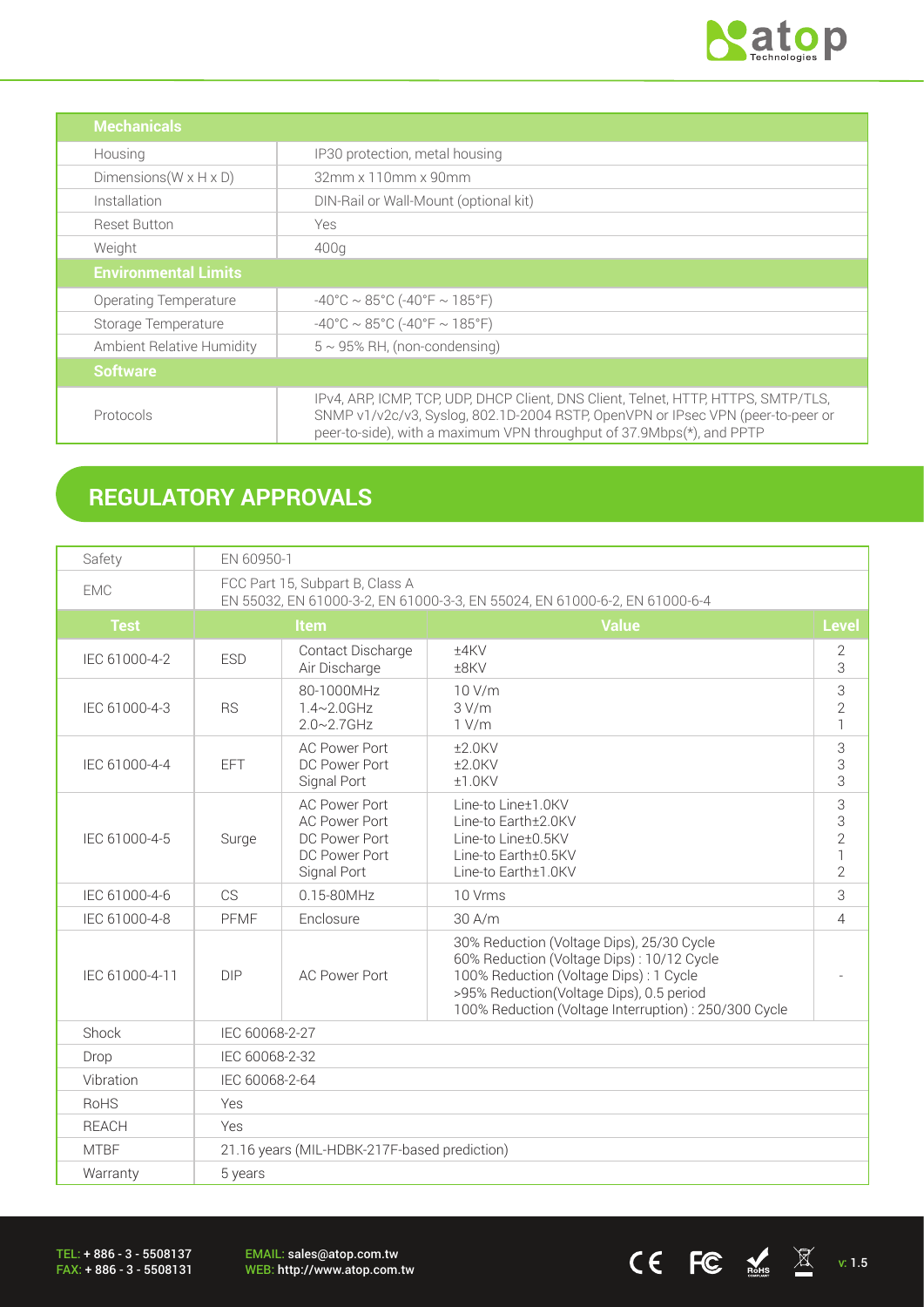

# **ORDERING INFORMATION**

| <b>Hardware</b>   |                  |                              |                            |
|-------------------|------------------|------------------------------|----------------------------|
| <b>Model Name</b> | <b>LAN ports</b> | <b>Serial ports</b>          | <b>Additional features</b> |
| <b>PG5901-DB</b>  | 2x RJ45          | 1x RS-232/485/422 (D-Sub 9)  | $\overline{\phantom{a}}$   |
| <b>PG5901-TB</b>  | 2x RJ45          | 1x RS-232/485/422 (5-pin TB) | $\overline{\phantom{a}}$   |
| PG5901-PoE-DB     | 2x RJ45          | 1x RS-232/485/422 (D-Sub 9)  | PoE PD (802.3af)           |
| PG5901-PoE-TB     | 2x RJ45          | 1x RS-232/485/422 (5-pin TB) | PoE PD (802.3af)           |

| <b>Optional Accessories</b> |                    |                                                                           |
|-----------------------------|--------------------|---------------------------------------------------------------------------|
| <b>Model Name</b>           | <b>Part Number</b> | <b>Description</b>                                                        |
| UN315-1212(US-Y) LV6        | 50500151120003G    | Y-Type (5.08 mm) power adaptor, 100-240VAC, 1.25A@12VDC out, US plug, LV6 |
| UNE315-1212(EU-Y)LV6        | 50500151120013G    | Y-Type (5.08 mm) power adaptor,100-240VAC,1.25A@12VDC out,EU plug,LV6     |
| ADP-DB9(F)-TB5              | 59906231G          | Female DB9 to Female 3.81mm TB5 Converter                                 |
| WMK-315-Black               | 70100000000050G    | Black Aluminum Wall Mount Kit                                             |

| <b>Protocols</b> |                                                                  |
|------------------|------------------------------------------------------------------|
| <b>SKU</b>       | <b>Description</b>                                               |
| 04ES-01SM        | IEC 60870-5-104 Ethernet Server to IEC 60870-5-101 Serial Master |
| 04ES-03SM        | IEC 60870-5-104 Ethernet Server to IEC 60870-5-103 Serial Master |
| 04ES-50EC        | IEC 60870-5-104 Ethernet Server to IEC 61850 Ethernet Client     |
| 04ES-DNEC        | IEC 60870-5-104 Ethernet Server to DNP3 Ethernet Client          |
| 04ES-DNSM        | IEC 60870-5-104 Ethernet Server to DNP3 Serial Master            |
| 04ES-MBEC        | IEC 60870-5-104 Ethernet Server to Modbus Ethernet Client        |
| 04ES-MBSM        | IEC 60870-5-104 Ethernet Server to Modbus Serial Master          |
| 50ES-01SM        | IEC 61850 Ethernet Server to IEC 60870-5-101 Serial Master       |
| 50ES-03SM        | IEC 61850 Ethernet Server to IEC 60870-5-103 Serial Master       |
| 50ES-04EC        | IEC 61850 Ethernet Server to IEC 60870-5-104 Ethernet Client     |
| 50ES-DNEC        | IEC 61850 Ethernet Server to DNP3 Ethernet Client                |
| 50ES-DNSM        | IFC 61850 Ethernet Server to DNP3 Serial Master                  |
| 50ES-MBEC        | IEC 61850 Ethernet Server to Modbus Ethernet Client              |
| 50ES-MBSM        | IEC 61850 Ethernet Server to Modbus Serial Master                |
| DNES-01SM        | DNP3 Ethernet Server to IEC 60870-5-101 Serial Master            |
| DNES-03SM        | DNP3 Ethernet Server to IEC 60870-5-103 Serial Master            |
| DNES-04EC        | DNP3 Ethernet Server to IEC 60870-5-104 Ethernet Client          |
| DNES-50EC        | DNP3 Ethernet Server to IEC 61850 Ethernet Client                |
| DNES-DNSM        | DNP3 Ethernet Server to DNP3 Serial Master                       |
| DNES-MBEC        | DNP3 Ethernet Server to Modbus Ethernet Client                   |
| DNES-MBSM        | DNP3 Ethernet Server to Modbus Serial Master                     |
| DNSS-04EC        | DNP3 Serial Slave to IEC 60870-5-104 Ethernet Client             |
| DNSS-50EC        | DNP3 Serial Slave to IEC 61850 Ethernet Client                   |
| DNSS-DNEC        | DNP3 Serial Slave to DNP3 Ethernet Client                        |